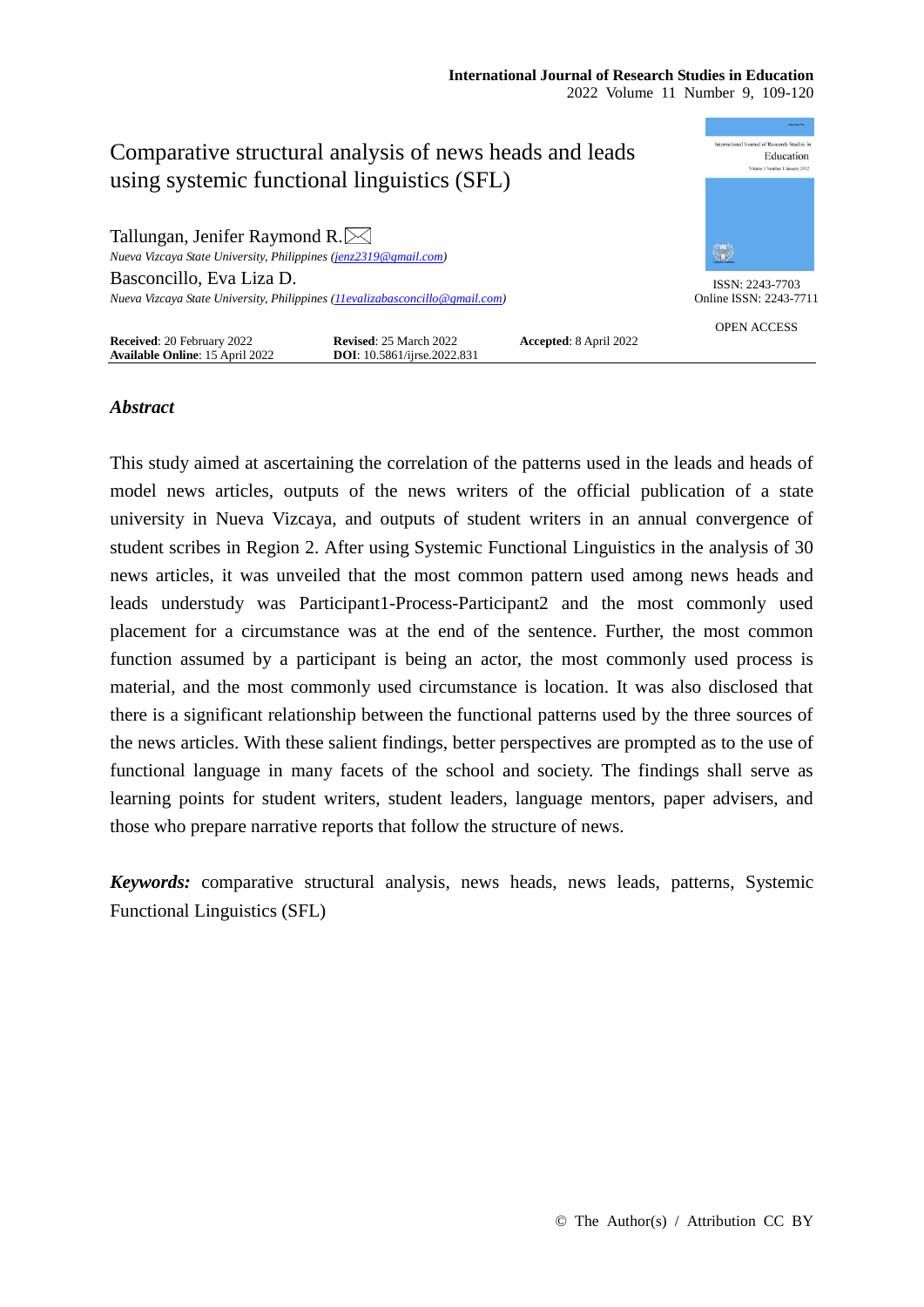# **Comparative structural analysis of news heads and leads using systemic functional linguistics (SFL)**

#### **1. Introduction**

The school and society from which learners acquire information and eventually thoughts and traits that make up their schema are characterized by channels that convey experiences from local to global scenarios. One form of communicating information in the most efficient way is the news which could be likened to the atmosphere that readily diffuses to the mass through various types of media. News is information about current events. This may be provided through many different media: word of mouth, printing, postal systems, broadcasting, electronic communication, and also on the testimony of observers and witnesses to events. It is also used as a platform to manufacture opinion for the population. Common topics for news reports include war, government, politics, education, health, the environment, economy, business, fashion, and entertainment, as well as athletic events, quirky or unusual events. They may also include government proclamations, laws, taxes, public health, and criminals, which are dubbed news since ancient times. According to Johnson & Ford (2011), the genre of news as we know it today is closely associated with the newspaper, which originated in China as a court bulletin and spread, with paper and printing press, to Europe.

The rise of technology that bring news to the doorstep of the people has hastened the spread of news in the society. These developments have jeopardized the purposes that news should serve. Just like in the Philippines, the dailies in recent times are blurred by issues that tried to topple the integrity of news, most monstrous is the spread of fake news. It is for this reason that measures have been taken to avert fake news and let the truth be instilled in the minds of the people especially that of the youngsters. To cater to the needs of the students to uphold truthfulness while their skills in writing are being honed, the basic and higher education in the Philippines are beefed up with campus journalism under which various kinds of journalistic writing including news writing are proffered special attention.

The efforts of educational institutions and their associates are supported by the Republic Act No. 7079, otherwise known as the Campus Journalism Act of 1991, which was enacted on July 5, 1991, to supposedly uphold and protect the freedom of the press at the campus level and to promote the development and growth of campus journalism, as stated in its declaration of policies. The Campus Journalism Act of 1991 in the Philippines is perhaps one of the strongest laws protecting the rights of the youth, particularly student journalists, and preserving the integrity of student publications.

In support to the Campus Journalism Act of 1991, school paper advisers gathered more than 18 years ago to organize the Association of Luzonwide Tertiary Paper Advisers Association (ALTPA) which started conducting the Luzonwide Higher Education Press Conference (LHEPC) in 2001 to encourage student writers to write for the school organ adhering to the ideals of responsible campus press. This event therefore signaled the birth of regional level press conferences which is now called in Cagayan Valley the Regional Higher Education Press Conference (RHEPC).

In July 2018, academicians convened in Cagayan de Oro under the mandate of the Philippine Association of State Universities and Colleges (PASUC) to discuss the inclusion of writing in the various fields of campus journalism as competed in the yearly literary-cultural festival of the association. As decided, it will be incorporated into the annual activity thus the advisers and student affairs personnel who attended the meeting converged and crafted the guidelines of the new areas of competition as they are deemed meaningful activities that hone students in writing for truth, balance, and for the general welfare.

At the higher education level, Campus Journalism is a subject incorporated into the curriculum of secondary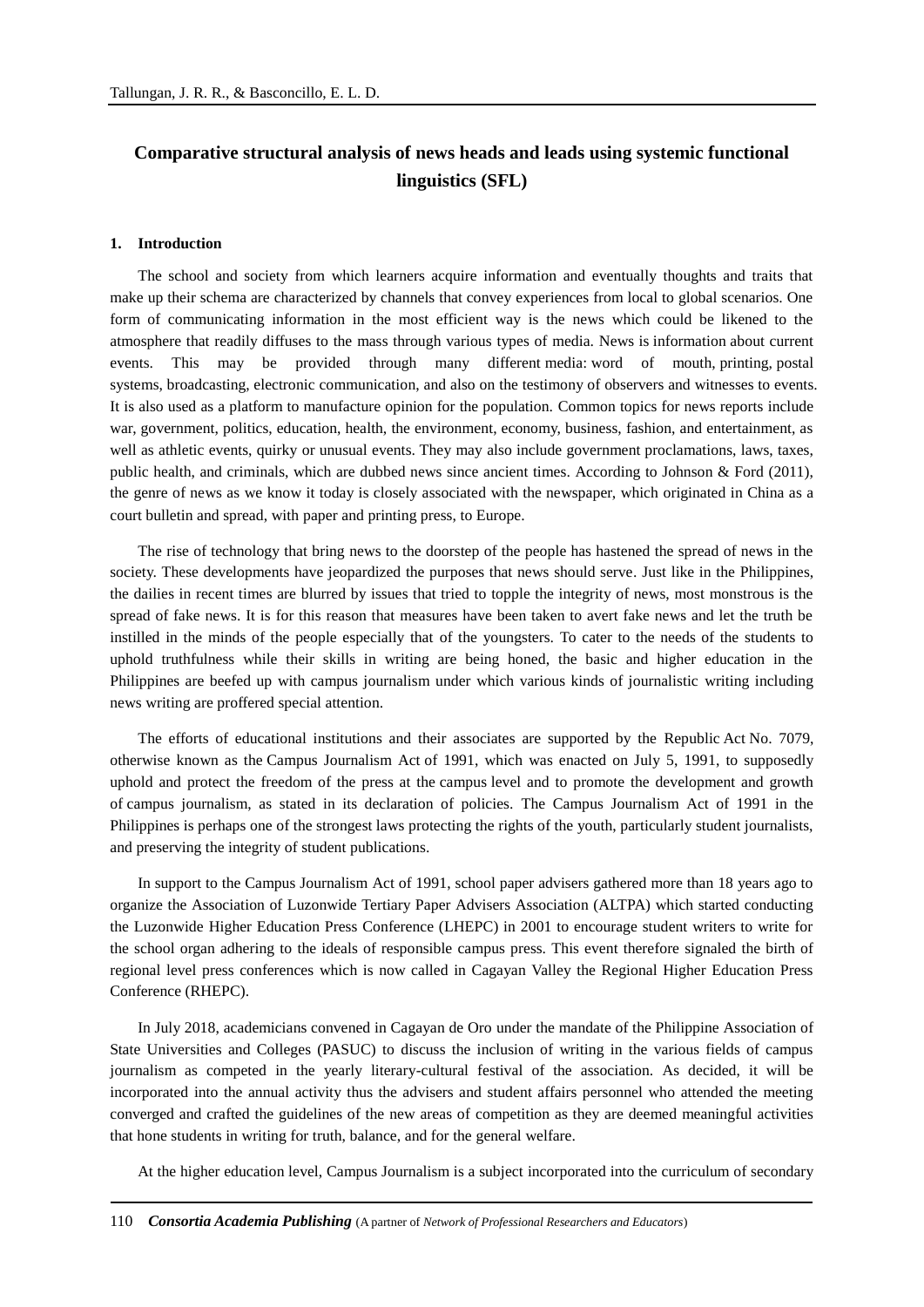education students (English major). One important skill the students need to learn is to write news articles. Through the mastery of the skill, they are expected to manifest their interest in the school publication which is one of the major organizations on the campus. As such, it caters to regular circulations which are of great interest to the student populace as they expect to get informed and involved in school dynamics.

News writing skills are relevant to the student leaders who prepare narrative reports as it assumes a structure that is enriched by news values like significance, proximity, human interest, prominence, statistics, and the like. Such technical outputs are also the concern of school officials, faculty members, and even administrators. The structure which shall be made definite through an analysis of its functional language shall hand benefits to the school and society.

In this light, it is appropriate to regard news as a social conduit that brings about people in the same spirit. It is in this context that the language of news articles may be subjected to analysis to continuously improve its structure and be able to meet the purposes it may serve as offered in the foregoing standpoints. Results of the process are likewise deemed to protect the integrity of the news by adhering to a structure that is professed by institutions in news production. This now becomes the focus of this study. Here comes the theory of Functional Linguistics which may support the above-mentioned desired process, particularly that which is relevant to the functional patterns of news articles.

# *1.1 Objectives of the Study*

This study is brought about by the desire of the researchers to come up with a comparison of model news articles with the outputs of the news writers of The University Gazette (TUG), the official publication of the Nueva Vizcaya State University (NVSU) - Bambang Campus, as well as with the outputs of student writers in Cagayan Valley, as retrieved from the archive of the Regional Higher Education Press Conference (RHEPC) which is an annual convergence of student scribes in the region. Alongside, the learning points which are unveiled in this study shall not only serve substantially the staff writers of the TUG, but also the student leaders, language mentors, school paper advisers, and those who prepare narrative reports that recount the insights of an event.

The analysis of these journalistic outputs was made using the Systemic Functional Linguistics approach specifically to:

- $\triangleright$  determine the systemic functional structures of selected news heads and leads as to participant, process, and circumstance;
- $\triangleright$  specific functions of conceptualization components as to participant, process, and circumstance;
- $\triangleright$  ascertain if there is a significant relationship in the systemic functional patterns of the three sets of news articles gathered (TUG news, RHEPC news, and model news retrieved from a national paper).

# *1.2 Theoretical Framework*

Among the functional approaches, the systemic functional linguistics (SFL) shall be highlighted in this study. Systemic functional linguistics (SFL) is an approach to [linguistics](https://en.wikipedia.org/wiki/Linguistics) that considers language as a [social](https://en.wikipedia.org/wiki/Social_semiotics)  [semiotic](https://en.wikipedia.org/wiki/Social_semiotics) system. It was devised by [Michael Halliday,](https://en.wikipedia.org/wiki/Michael_Halliday) who took the notion of system from [J. R. Firth,](https://en.wikipedia.org/wiki/J._R._Firth) his teacher (Halliday, 1961). Firth proposed that systems refer to possibilities subordinated to structure; Halliday "liberated" choice from structure and made it the central organizing dimension of SFL. In more technical terms, while many approaches to linguistic description place structure and the [syntagmatic axis](https://en.wikipedia.org/wiki/Syntagmatic_analysis) foremost, SFL adopts the [paradigmatic axis](https://en.wikipedia.org/wiki/Paradigmatic_analysis) as its point of departure. *Systemic* foregrounds Saussure's "paradigmatic axis" in understanding how language works (Halliday, 2004). For Halliday, a central theoretical principle is then that any act of communication involves choices. Language is above all a [system;](https://en.wikipedia.org/wiki/Linguistic_system) SFL maps the choices available in any language variety using its representation tool of a "system network".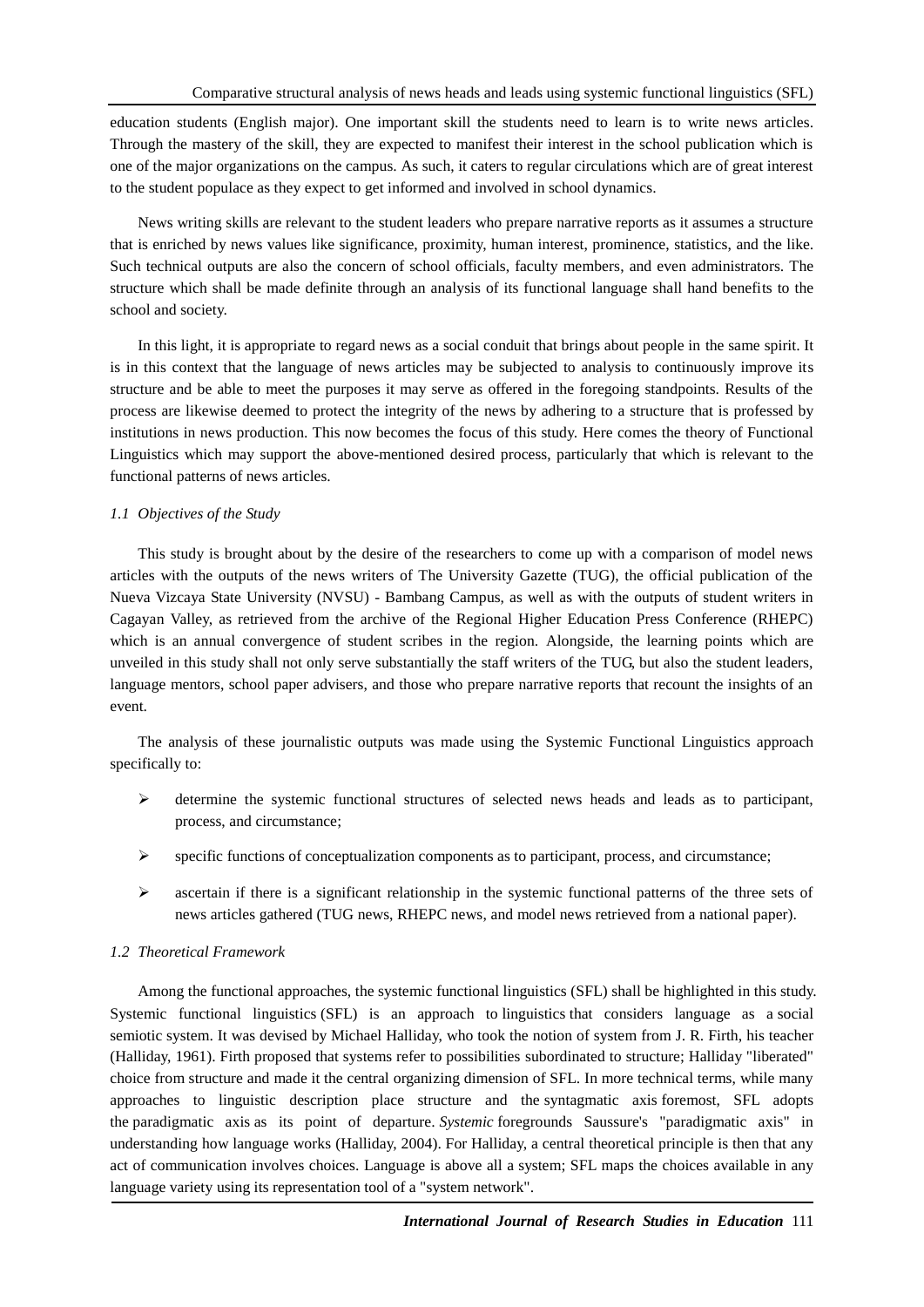#### Tallungan, J. R. R., & Basconcillo, E. L. D.

*Functional* signifies the proposition that language evolved under the pressure of the functions that the language system must serve. Functions are taken to have left their mark on the structure and organization of language at all levels, which is achieved via [metafunctions.](https://en.wikipedia.org/wiki/Metafunctions) *Metafunction* is uniquely defined in SFL as the "organization of the functional framework around systems", i.e., choices. This is a significant difference from other "functional" approaches, such as Dik's functional grammar (FG, or as now often termed, [functional](https://en.wikipedia.org/wiki/Functional_discourse_grammar)  [discourse grammar\)](https://en.wikipedia.org/wiki/Functional_discourse_grammar) and [lexical functional grammar.](https://en.wikipedia.org/wiki/Lexical_functional_grammar) To avoid confusion, the full designation—systemic functional linguistics—is typically used, rather than *functional grammar* or *functional linguistics*.

For Halliday, all languages involve three simultaneously generated [metafunctions:](https://en.wikipedia.org/wiki/Metafunctions) one construes experience of our outer and inner worlds (ideational); another enacts social relations (interpersonal relations); and a third weaves together these two functions to create text (textual--the wording). Since the scope of SFL is vast, this study focuses on ideational [metafunctions](https://en.wikipedia.org/wiki/Metafunctions) which is classified into two subcategories: representational and logical [metafunctions.](https://en.wikipedia.org/wiki/Metafunctions) Narrowing down the approach, the representational metafunctions shall be in particular employed in the functional analysis of manuscripts considered in this study. What makes it interesting is its property that concerns language is used to construe experiences in the world around and inside an individual.

The three components of the conceptualization of experience according to Li and Mahboob (2012) are participant (who/what is taking part), process (what is going on), and circumstance (when, where, why, and how the event is taking place) (see Appendix A for the definition of each subcategory of the three components of conceptualization). The diagram shown below shows the flow of concepts in this study and their relation to its output:



*Figure 1.* Conceptual Paradigm of the Study

#### **2. Methodology**

This study was carried out using quantitative-qualitative descriptive design through which descriptive and inferential questions were posted. Answers to the problems are further triangulated with qualitative data collected from the three sources: model news articles taken from a national newspaper (March 2017 to February 2018) with the outputs of the news writers of TUG (2014-2018), as well as the outputs of student writers in 2017 RHEPC. The leads and heads of news articles were investigated in this study since they are the most significant parts of a news article especially that they pass the cut-off test in the pyramidal presentation of a news, specifically the straight news which are mostly read in the front page of a newsletter or newspaper.

The articles were subjected to analysis using the Systemic Functional Linguistics approach which was pioneered by M.A.K. Halliday (2004). For Halliday, all languages involve three simultaneously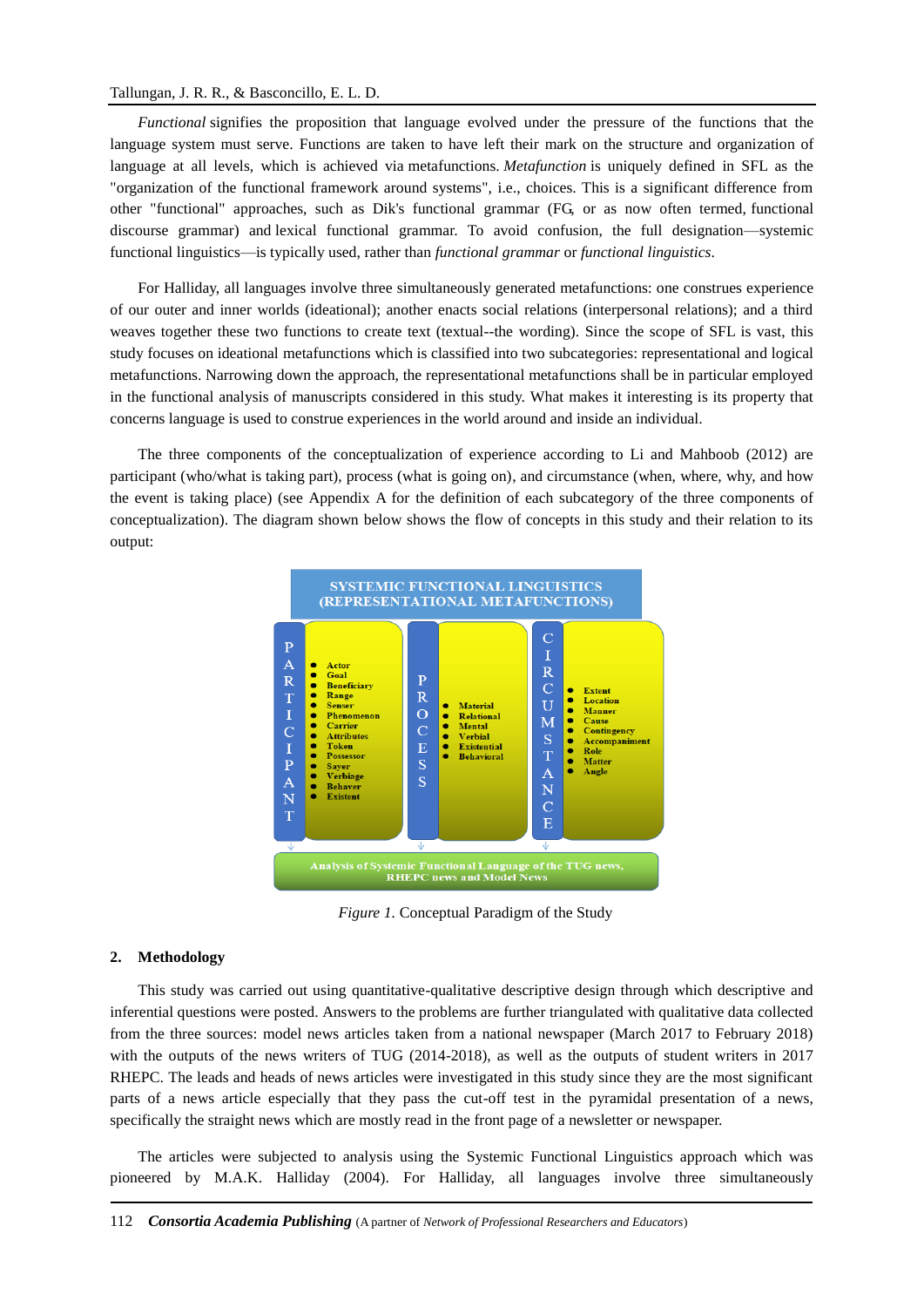generated [metafunctions:](https://en.wikipedia.org/wiki/Metafunctions) one construes experience of our outer and inner world (ideational); another enacts social relations (interpersonal relations); and a third weaves together these two functions to create text (textual--the wording). Since the scope of SFL is vast, this study focuses on ideational metafunction which is classified into two subcategories: representational and logical metafunctions. The representational metafunction was specifically utilized in the analysis of the articles in this study since it is used to construe experiences in the world around and inside a person. The data were evaluated as the functional patterns used by the articles which were tallied and presented in frequencies and percentages. To find the relationship of the functional patterns among the three sets of sources, Chi-Square was used at 0.05 level of significance.

# **3. Results and Discussion**

After having organized the heads and leads extracted from three sources namely model news articles taken from a national newspaper, the outputs of the news writers TUG (2014-2018), as well as the outputs of student writers in 2017 RHEPC, the words and group of words were clustered into either participant (who/what is taking part), process (what is going on) or circumstance (when, where, why, and how the event is taking place) which are the components of conceptualization. The succeeding tables disclose the results of the analysis. Systemic functional structures of selected news heads and leads as to participant, process, and circumstance. The heads and leads were labeled based on their functions in relation to other components of the sentence regardless of circumstances which are descriptors of process. Hence the patterns were labeled as to the existence of participant and process. A separate analysis was done however on the types of circumstances used in the heads and leads.

Table 1 shows the patterns used in the heads and leads under study. It could be seen that the most common pattern used was Participant<sub>1</sub>-Process-Participant<sub>2</sub> or Par<sub>1</sub>-Pro-Par<sub>2</sub> with a combined frequency of 39 taking 65.00% of the total articles analyzed, followed by the pattern Participant1-Process or Par1-Pro (17, 28.335) and the least commonly used is Participant<sub>1</sub>-Process-Participant<sub>2</sub>-Participant<sub>3</sub> or Par<sub>1</sub>-Pro-Par<sub>2</sub>-P<sub>3</sub> (4, 6.67%).

#### **Table 1**

| <b>Functional Pattern</b>                                | Head        | Lead        | Total | Percentage |
|----------------------------------------------------------|-------------|-------------|-------|------------|
|                                                          | (Frequency) | (Frequency) |       |            |
| $Par1-Pro$                                               |             | 1 V         |       | 28.33      |
| Par <sub>1</sub> -Pro-Par <sub>2</sub>                   |             |             | 39    | 65.00      |
| Par <sub>1</sub> -Pro-Par <sub>2</sub> -Par <sub>3</sub> |             |             |       | 6.67       |
| Total                                                    | 30          | 30          | 60    | 100.00     |

*Systemic functional structures of selected news heads and leads as to participant and process*

The most common functional pattern as to participant and process could be illustrated by the following:

| junks                                   | <u>graft case</u> | vs ex-envoy to UN                                             |
|-----------------------------------------|-------------------|---------------------------------------------------------------|
| <b>Process</b>                          | Participant       | (Circumstance)                                                |
|                                         |                   |                                                               |
| Three of the college-based student      |                   |                                                               |
| councils, College of Education (CTE),   |                   | with regards to the procedure of                              |
| College of Arts and Sciences (CAS) want |                   | to restore the old policy collecting the student council (SC) |
| and College of Industrial Technology    |                   | fees                                                          |
|                                         |                   |                                                               |
| <b>Process</b>                          | Participant       | (Circumstance)                                                |
|                                         |                   |                                                               |

The participant in the sample head is a word while in the lead a nominative clause which may be found at the beginning or middle of the sentence. A single word or a cluster modifier becomes a part of the participant. On the other hand, the process is referred to as the main action in the sentence. To have a better view of the details relevant to this problem, table 2 shows specific data distributed among the three sources of articles - TUG, RHEPC and the model paper.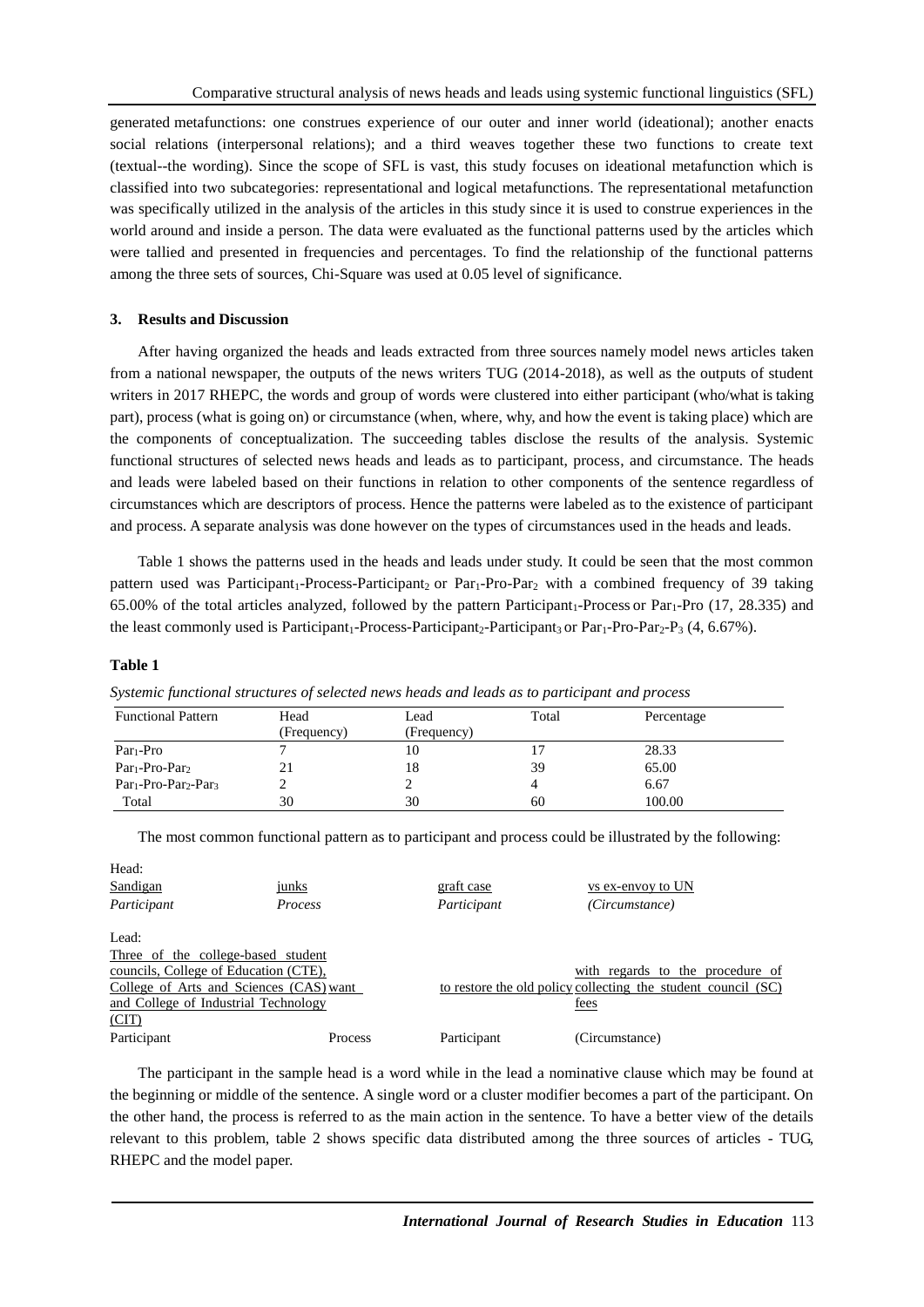#### Tallungan, J. R. R., & Basconcillo, E. L. D.

#### **Table 2**

| 1 requeste / and to allow of weally allege patterns accessing to bounded you here |     |       |       |       |  |  |
|-----------------------------------------------------------------------------------|-----|-------|-------|-------|--|--|
| <b>Functional Pattern</b>                                                         | TUG | RHEPC | Model | Total |  |  |
| $Par1-Pro$                                                                        |     |       |       |       |  |  |
| $Par1-Pro-Par2$                                                                   |     | 18    |       | 39    |  |  |
| Par <sub>1</sub> -Pro-Par <sub>2</sub> -Par <sub>3</sub>                          |     |       |       |       |  |  |
| Total                                                                             | 20  | 20    | 20    | 60    |  |  |

*Frequency distribution of head and lead patterns according to source of article*

It could be seen that the dominant pattern used in both the outputs of TUG and RHEPC is Par<sub>1</sub>-Pro-Par<sub>2</sub> while for the model news, the most commonly used pattern was Par<sub>1</sub>-Pro which is considered to be simplest of all patterns having one participant and one process. The following illustrates such pattern:

| Six armed members of<br>the New People's Army | surrendered    | voluntarily  | to the Philippine Army<br>which was reported in on Monday, April 3<br>Camp Aquino, Tarlac |              |
|-----------------------------------------------|----------------|--------------|-------------------------------------------------------------------------------------------|--------------|
| Participant                                   | <i>Process</i> | Circumstance | Circumstance                                                                              | Circumstance |

As to circumstance, the most commonly used placement was at the end of the sentence which is considered usual. Thirty-six (36) heads and leads wrote a circumstance at the ending of the sentence or paragraph. This is made to express description of the process or action as to manner, location, extent, matter, role and the like. This quantity takes 60.00% of the total articles while 6 were written at the beginning (10.00%) and only one at the middle (1.67%). On the other hand, 17 or 28.33% did not bear any circumstance. Table 3 shows the above result:

# **Table 3**

*Systemic functional structure of selected news heads and leads as to circumstance*

|                        | Head        | Lead        | Total | Percentage |
|------------------------|-------------|-------------|-------|------------|
| Circumstance Placement | (Frequency) | (Frequency) |       |            |
| Beginning              |             | n           | n     | 10.00      |
| Middle                 |             |             |       | 1.67       |
| End                    | 14          | 22          | 36    | 60.00      |
| No circumstance        | 16          |             |       | 28.33      |
| Total                  | 30          | 30          | 60    | 100.00     |

#### *3.1 Specific functions of conceptualization components as to participant, process and circumstance*

Based on meanings of words divulged in Appendix A, the participants in the leads and heads were classified further into specific functional role. The articles were distributed according to their types as shown in table 4.

# **Table 4**

|  |  | Specific functions of conceptualization components as to participant |  |
|--|--|----------------------------------------------------------------------|--|
|  |  |                                                                      |  |

| Participant Type         | Head                       | Lead | Total                       | Percentage |
|--------------------------|----------------------------|------|-----------------------------|------------|
|                          | (Frequency)<br>(Frequency) |      |                             |            |
| Participant <sub>1</sub> |                            |      |                             |            |
| actor                    | 18                         | 16   | 34                          | 56.67      |
| senser                   |                            |      | 12                          | 20.00      |
| sayer                    | 4                          |      | 11                          | 18.33      |
| token/identified         |                            |      | 2                           | 3.33       |
| possessor                | 0                          |      |                             | 1.67       |
|                          | 30                         | 30   | 60                          | 100.00     |
| Participant <sub>2</sub> |                            |      |                             |            |
| goal                     | 10                         | 8    | 18                          | 30.00      |
| identifier               |                            |      | $\mathcal{D}_{\mathcal{L}}$ | 3.33       |
| phenomenon               | 4                          |      | 8                           | 13.33      |

114 *Consortia Academia Publishing* (A partner of *Network of Professional Researchers and Educators*)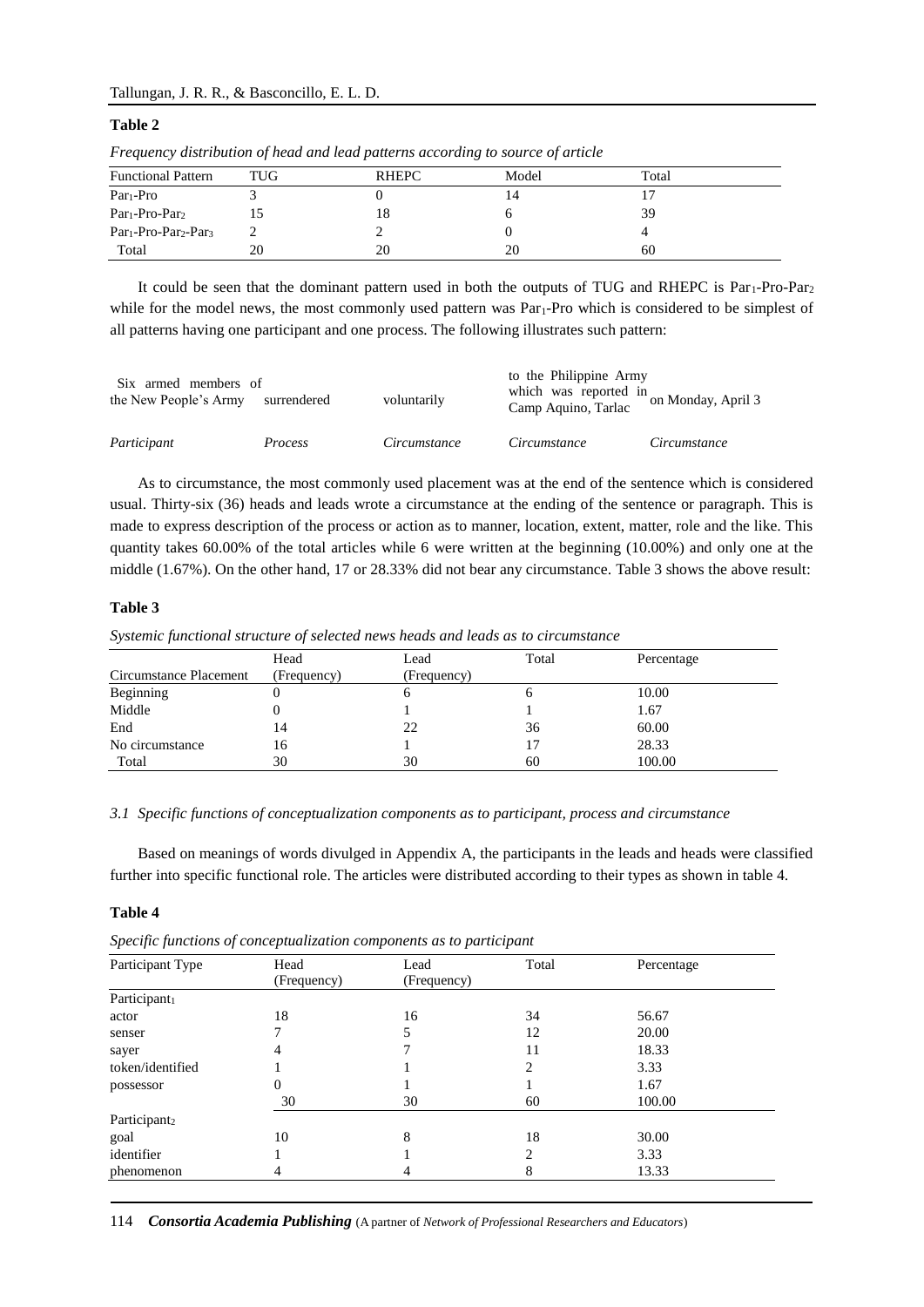|                             |    |    |    | Comparative structural analysis of news heads and leads using systemic functional linguistics (SFL) |  |
|-----------------------------|----|----|----|-----------------------------------------------------------------------------------------------------|--|
| range                       |    |    |    | 3.33                                                                                                |  |
| verbiage                    |    |    | 13 | 21.67                                                                                               |  |
| no participant <sub>2</sub> |    | 10 |    | 28.33                                                                                               |  |
|                             | 30 | 30 | 60 | 100.00                                                                                              |  |
| Participant <sub>3</sub>    |    |    |    |                                                                                                     |  |
| beneficiary                 |    |    |    | 6.67                                                                                                |  |
| no participant <sub>2</sub> | 28 | 28 | 56 | 93.33                                                                                               |  |
|                             | 30 | 30 | 60 | 100.00                                                                                              |  |

The most common role assumed by participant<sub>1</sub> is being an Actor  $(34, 56.67%)$ . An 'Actor" refers to a participant who/which does something; for instance:

| Computer Engineering students of<br>Nueva Vizcaya State University dominated<br>$(NVSU)$ – Bambang Campus |         | 10-11 at    | the 1 <sup>st</sup> ICpEP regional Student at NVSU Gymnasium<br>Convention held last November at NVSU Gymnasium |
|-----------------------------------------------------------------------------------------------------------|---------|-------------|-----------------------------------------------------------------------------------------------------------------|
| Participant (actor)                                                                                       | Process | Participant | Circumstance                                                                                                    |

Moreover, the most common Participant, type used in the articles is Goal  $(18, 30.00\%)$  which refers to a participant upon which the process has created an impact; for instance: The President's visit will soothe recent tensions between the two countries. The only role taken by Participant<sub>3</sub> is beneficiary which is the indirect participant in the sentence aside from the actor and the goal.

As to the process, table 5 shows that the heads and leads under investigation in general made use of a material process which refers to a physical experience performed by the actor. This type takes 34 of the 60 articles or 56.67%. This is followed by activities which involve speaking or otherwise known as verbal process with 14 or 23.00% while the mental process which involves thinking or cognitive activities taking 9 of the 60 articles or 15.00%. Least used is the relational process (3, 5.00%) which conveys connection between two participants, either as possessor or attribute.

#### **Table 5**

| Process Type | Head        | Lead        | Total | Percentage |
|--------------|-------------|-------------|-------|------------|
|              | (Frequency) | (Frequency) |       |            |
| Material     | 18          | 16          | 34    | 56.67      |
| Mental       |             |             |       | 15.00      |
| Relational   |             |             |       | 5.00       |
| Verbal       |             |             | 14    | 23.33      |
| Total        | 30          | 30          | 60    | 100.00     |

*Specific functions of conceptualization components as to process*

An illustration of the most used process is as follows:

Head:

| 47 OFWs                                                                                                                                                                          | pass                      | civil service test |              | in HK                                                                                                                               |  |
|----------------------------------------------------------------------------------------------------------------------------------------------------------------------------------|---------------------------|--------------------|--------------|-------------------------------------------------------------------------------------------------------------------------------------|--|
| Participant                                                                                                                                                                      | <i>Process (material)</i> | Participant        |              | Circumstance                                                                                                                        |  |
| Lead:                                                                                                                                                                            |                           |                    |              |                                                                                                                                     |  |
| Parents, guardians and students of the Nueva<br>Vizcaya State University (NVSU) –<br>Bambang Campus, one of the state sigh<br>universities and colleges (SUCs) in the<br>country |                           |                    | August 2017  | with relief as they are benefited with the<br>implementation of the 2017 Free Tuition<br>Program of the Philippine government since |  |
| Participant                                                                                                                                                                      | <i>Process (material)</i> |                    | Circumstance |                                                                                                                                     |  |

The circumstance as a function of a word or group of words may either be extent, location, manner, cause, contingency, accompaniment, role, matter or angle. It could be seen in table 6 that the most common circumstance used in the heads and leads in this study is the location which describes the time and place of action, with a frequency of 41 or 53.25%. The where and when are two of the essential information that need to be included in the head and lead of a news story that they may assume the inverted pyramid structure based on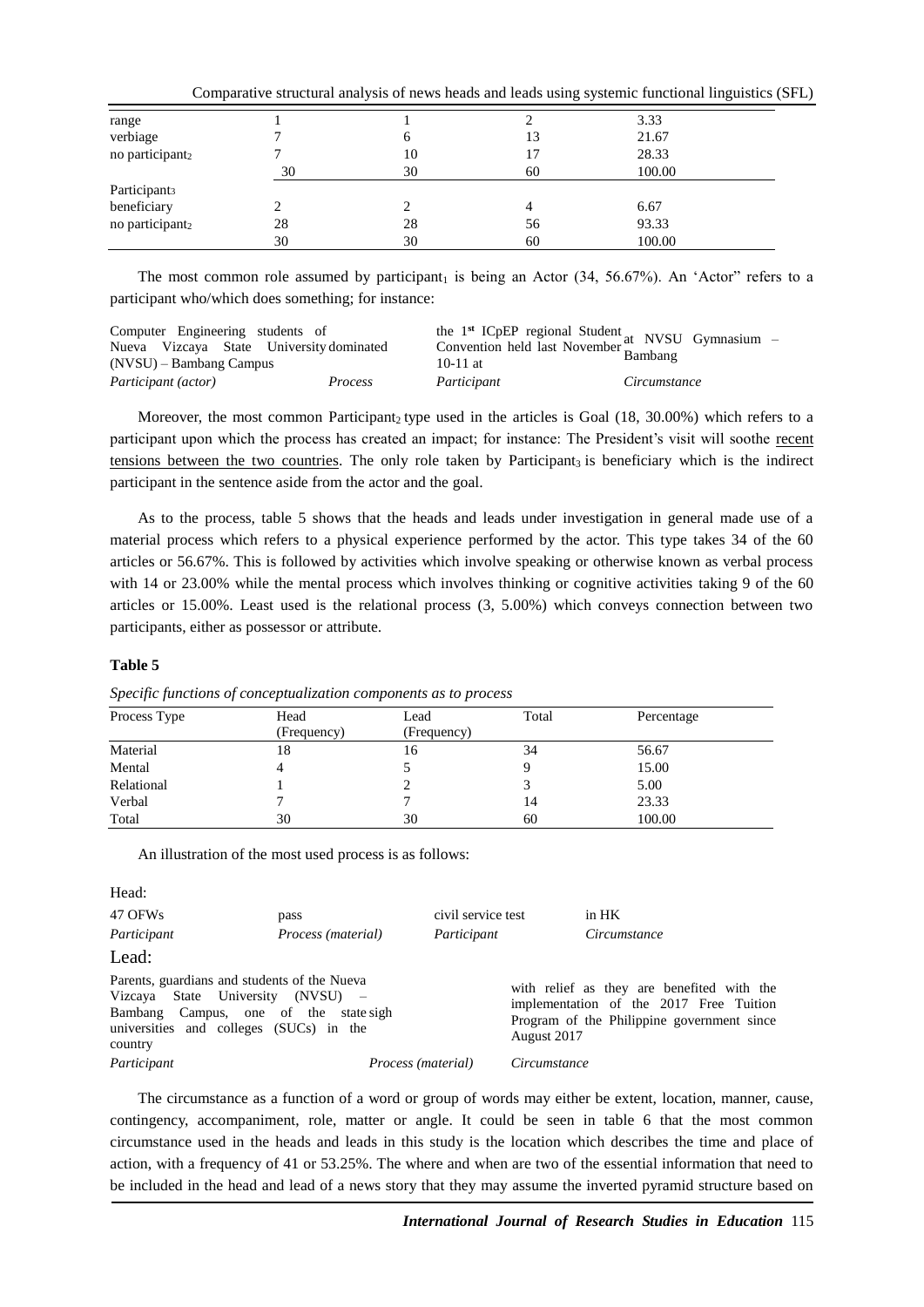importance.

### **Table 6**

| .<br>$\cdot$      |                     |                     |       |            |  |
|-------------------|---------------------|---------------------|-------|------------|--|
| Circumstance Type | Head<br>(Frequency) | Lead<br>(Frequency) | Total | Percentage |  |
|                   |                     |                     |       |            |  |
| Cause             |                     |                     |       | 5.19       |  |
| Extent            |                     |                     |       | 3.90       |  |
| Location          | 10                  | 31                  | 41    | 53.25      |  |
| Manner            |                     | 17                  | 22    | 28.57      |  |
| Matter            |                     | <sub>0</sub>        | h     | 7.79       |  |
| Role              |                     |                     |       | 1.30       |  |
| Total             | 16                  | 61                  |       | 100.00     |  |

*Specific functions of conceptualization components as to circumstance*

In same table, the circumstance of manner follows, with 22 or 28.57%, while less used types are matter (6, 7.79%), cause (4, 5.19%), extent (3, 3.90%) and role (1, 1.30%). However, other types were not used like contingency, accompaniment, and angle. The other details of a news as to whys and hows are presented in the second to third paragraphs hence circumstances making use of manner, cause, extent, matter and the like are most likely excluded in the heads and leads. An illustration of the most used circumstances follows:

| Head:                                                               |                |         |                                                                              |                              |
|---------------------------------------------------------------------|----------------|---------|------------------------------------------------------------------------------|------------------------------|
| Man                                                                 | was shot       | dead    |                                                                              | in OC                        |
| Participant                                                         | <i>Process</i> |         | Circumstance (manner)                                                        | Circumstance (location)      |
| Lead:                                                               |                |         |                                                                              |                              |
| The Nueva Vizcaya State University had<br>$(NVSU)$ – Bambang Campus |                |         | its first Bulalayaw Festival<br>opening<br>grand<br>"Sining-Galing ng Pinoy" | themed, on February 28, 2018 |
| Participant                                                         |                | Process | Participant                                                                  | Circumstance (location)      |

# *3.2 Significant relationship in the systemic functional structures of the three sets of news articles gathered (TUG news, RHEPC news and model news retrieved from a national paper)*

Correlational procedures were carried out to ascertain if there is a significant relationship between the patterns (used in the heads and leads) and the source of the articles as to The University Gazette, Regional Higher Education Press Conference and the selected model newspaper. This procedure is done to determine if the articles from the local paper and regional writing tilt conform with standards of the newspaper model.

#### **Table 7**

*Analysis of relationship between functional patterns used in news articles from The University Gazette, Regional* 

| <b>Functional Pattern</b>                                      | TUG | RHEPC | Model | Total |  |  |
|----------------------------------------------------------------|-----|-------|-------|-------|--|--|
| $Par1-Pro$                                                     |     |       | 14    |       |  |  |
| Par <sub>1</sub> -Pro-Par <sub>2</sub>                         |     | 18    | n     | 39    |  |  |
| Par <sub>1</sub> -Pro-Par <sub>2</sub> -Par <sub>3</sub>       |     |       |       |       |  |  |
| Total                                                          | 20  | 20    | 20    | 60    |  |  |
| Computed Chi-Square=27.176                                     |     |       |       |       |  |  |
| (df=4; critical value = $9.488$ at 0.05 level of significance) |     |       |       |       |  |  |

*Higher Education Press Conference and the selected model newspaper*

Table 7 discloses the computed Chi-Square of 27.176 which is relatively higher than the critical value of 9.488 with degree of freedom of 4 (df=4) at 0.05 level of significance. This means that the null hypothesis along this problem is rejected, consequently, there is a significant relationship between patterns and sources of news articles.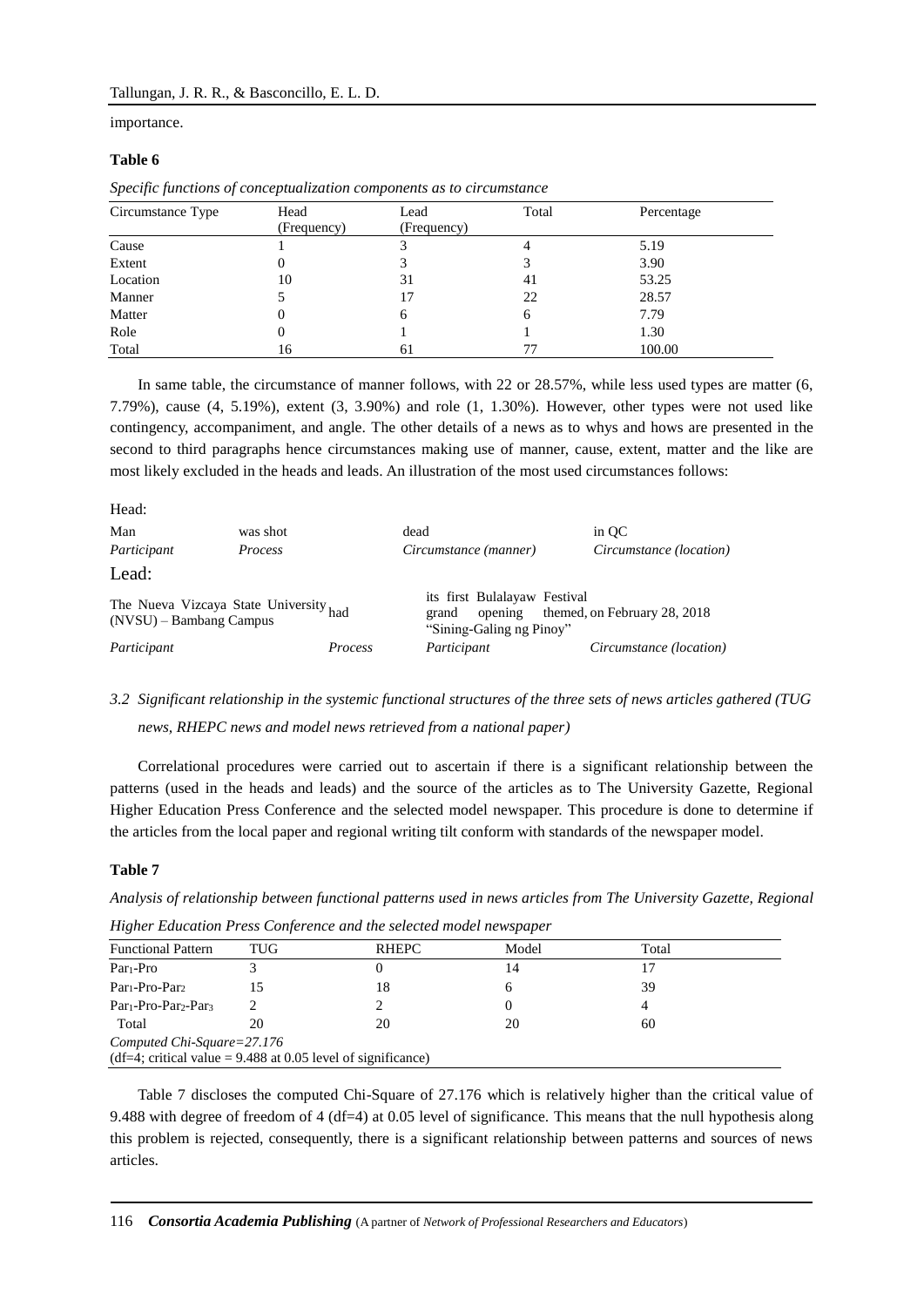In general, this finding means that there are some functional patterns used by majority of the three. In this case, the TUG and RHEPC share same pattern which is the Par<sub>1</sub>-Pro-Par<sub>2</sub>. The model articles however deviate from what is used regularly by TUG and RHEPC by using the simplest form and functions of heads and leads, that is the Par1-Pro which is deemed more appropriate in papers which circulate daily news, thus observing brevity, simplicity of language, and directness.

The news writing styles in the campus are carried into the regional writing tilt of the RHEPC since participants are the writers themselves in the campus level.

#### **4. Conclusions and Recommendations**

To come up with a comparison of the patterns used in the leads and heads of model news articles, the outputs of the news writers of The University Gazette (TUG), the official publication of the Nueva Vizcaya State University (NVSU) - Bambang Campus, and the outputs of student writers in Cagayan Valley, as retrieved from the archive of the Regional Higher Education Press Conference (RHEPC) which is an annual convergence of student scribes in the region, this study came about. The findings shall serve as learning points not only for the staff writers of the TUG, but also the student leaders, language mentors, school paper advisers, and those who prepare narrative reports that recount the insights of an event which follows the structure of a news.

After using Systemic Functional Linguistics in the analysis of the news articles, the following conclusions were derived: The most common pattern used among news heads and leads under study was Participant<sub>1</sub>-Process-Participant<sub>2</sub>. This is true in the TUG and RHEPC outputs but not in the model newspaper because its articles most commonly used Participant<sub>1</sub>-Process pattern which is considered simplest and most efficient for commercialized papers. As to circumstance, the most commonly used placement was at the end of the sentence which is considered usual since details are found toward the end of a news sentence.

The most common function assumed by a participant is being an Actor which refers to a participant who/which does something. The material process is the most commonly used process which refers to a physical experience performed by the actor while the most commonly used circumstance is location which is an indicator of time ad place which are essential in a news article. There is a significant relationship between the functional patterns used by the three sources of news article - TUG, RHEPC and model paper. However, it could be discerned that the model news are more simplistic in pattern than the TUG and RHEPC outputs.

With these salient findings, it is recommended that news published in renowned papers may be used as basis for functional patterns in writing news articles at the campus level; student leaders may use functional language in their preparation of narrative reports patterned from the news heads and leads investigated in this study; language mentors may teach campus journalism and other English subjects using functional patterns to illustrate intelligibility in writing outputs also along other fields like feature, sports, editorial writing and other genres of writing; school paper advisers may encourage the use functional language as it adapts to the needs of the modern reading public; and other researchers to venture into the functional analysis of discourses used in extension, narrative, and police reports, and other types of write-ups.

#### **5. References**

Halliday, M. A. K. (1994). *Introduction to Functional Grammar*, Second Edition, London: Edward Arnold.

Halliday, M. A. K. (2004). Introduction: How big is a language? On the power of language. In *The Language of Science.* Volume 5 in the Collected Works of M.A.K. Edited by J. J. Webster. London and New York: Continuum. p. xi.

Johnston, J., & Forde, S. (2011). The silent partner: News agencies and 21st Century News. *International Journal of Communication.*

Li, E., & Mahboob, A. (2012). *English Today: Forms, Functions, and Uses*. Pearson Education Asia Limited. Quarry Bay, Hong kong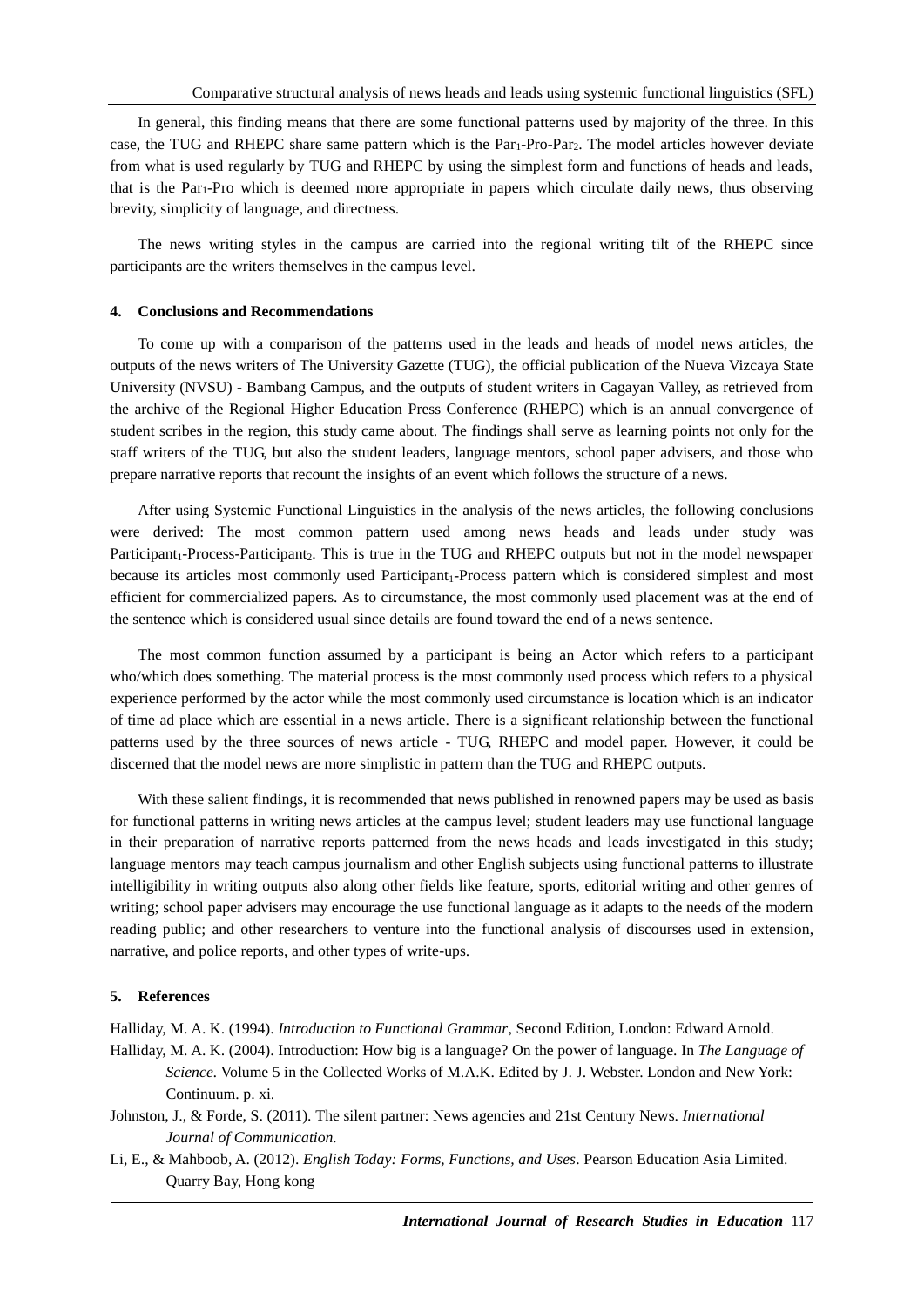Martin, J. R. (1992). *English Text: system and structure*. Amsterdam: Benjamins.

Republic Act No. 7079 (Campus Journalism Act of 1991) retrieved on July15, 2018 at

[https://www.google.com.ph/search?q=campus+journalism+act+of+1991&rlz=1C1ZZZB\\_enPH774PH7](https://www.google.com.ph/search?q=campus+journalism+act+of+1991&rlz=1C1ZZZB_enPH774PH774&oq=Campus+Journalism+Act+of+1991&aqs=chrome.0.0l6.1342j0j4&sourceid=chrome&ie=UTF-8) [74&oq=Campus+Journalism+Act+of+1991&aqs=chrome.0.0l6.1342j0j4&sourceid=chrome&ie=UTF-](https://www.google.com.ph/search?q=campus+journalism+act+of+1991&rlz=1C1ZZZB_enPH774PH774&oq=Campus+Journalism+Act+of+1991&aqs=chrome.0.0l6.1342j0j4&sourceid=chrome&ie=UTF-8)[8](https://www.google.com.ph/search?q=campus+journalism+act+of+1991&rlz=1C1ZZZB_enPH774PH774&oq=Campus+Journalism+Act+of+1991&aqs=chrome.0.0l6.1342j0j4&sourceid=chrome&ie=UTF-8)

# APPENDIX A

Types of the Participant, Process and Circumstance

According to Mahboob (2012)

List of Participant Roles in English

- 1. An 'Actor" refers to a participant who/which does something; for instance: The Chinese military had just tested a stealth fighter jet.
- 2. A 'Goal' refers to a participant upon which the process has created an impact; for instance: The President's visit will soothe recent tensions between the two countries.
- 3. Unlike a Goal a 'Range' specifies the scope of the happening expressed in the process, instead of being impacted b it; for instance: He successfully climbed the mountain in 24 hours.
- 4. A 'Senser' (or an 'Experiencer') refers to the participant ho senses something; for instance: China and the United States of America have never enjoyed such broad common interests.
- 5. A 'Phenomenon' on the other hand, is the 'something' that is sensed b the Senser; for instance: Kissinger recalled his secret visit to China in 1971.
- 6. A 'Carrier' is the participant upon which a quality is assigned; for instance, The international financial crisis was very severe in 2008.
- 7. An 'Attribute' is the quality that is assigned to the Carrier; for instance, Societies are more harmonious, nations are more successful, and the world is more just.
- 8. Unlike a Carrier, an 'Identified' (also known as 'Token') refers to the participant which is identified as another participant – the 'Identifier' ( also known as 'Value'); for instance: China's decision-making on North Korea (Identified)was always a black box ( Identifier).
- 9. A 'Possessor' is the participant who owns something, while the 'something' is referred to as 'Possession'; for instance, The President (Possessor) will have a regal entourage of aides, bodyguards, and limousines (Possession).
- 10. A 'Sayer' is the participant who addresses another participant the 'Receiver' with a message, i.e., the content of saying; for instance, He (Sayer) asked a senior U.S. official (Receiver) if this is true.
- 11. The message, in English, is analyzed as a participant known as the 'Verbiage'; for instance, He told the manager that coordination is not his strong suit.
- 12. A 'Behaver' is an animate being whose behavior is described in the clause; for instance, The kid was shaking with fear when he was found.
- 13. An 'Existent' is a participant who introduced into the scene; for instance, There was little progress on the Obama administration's goal.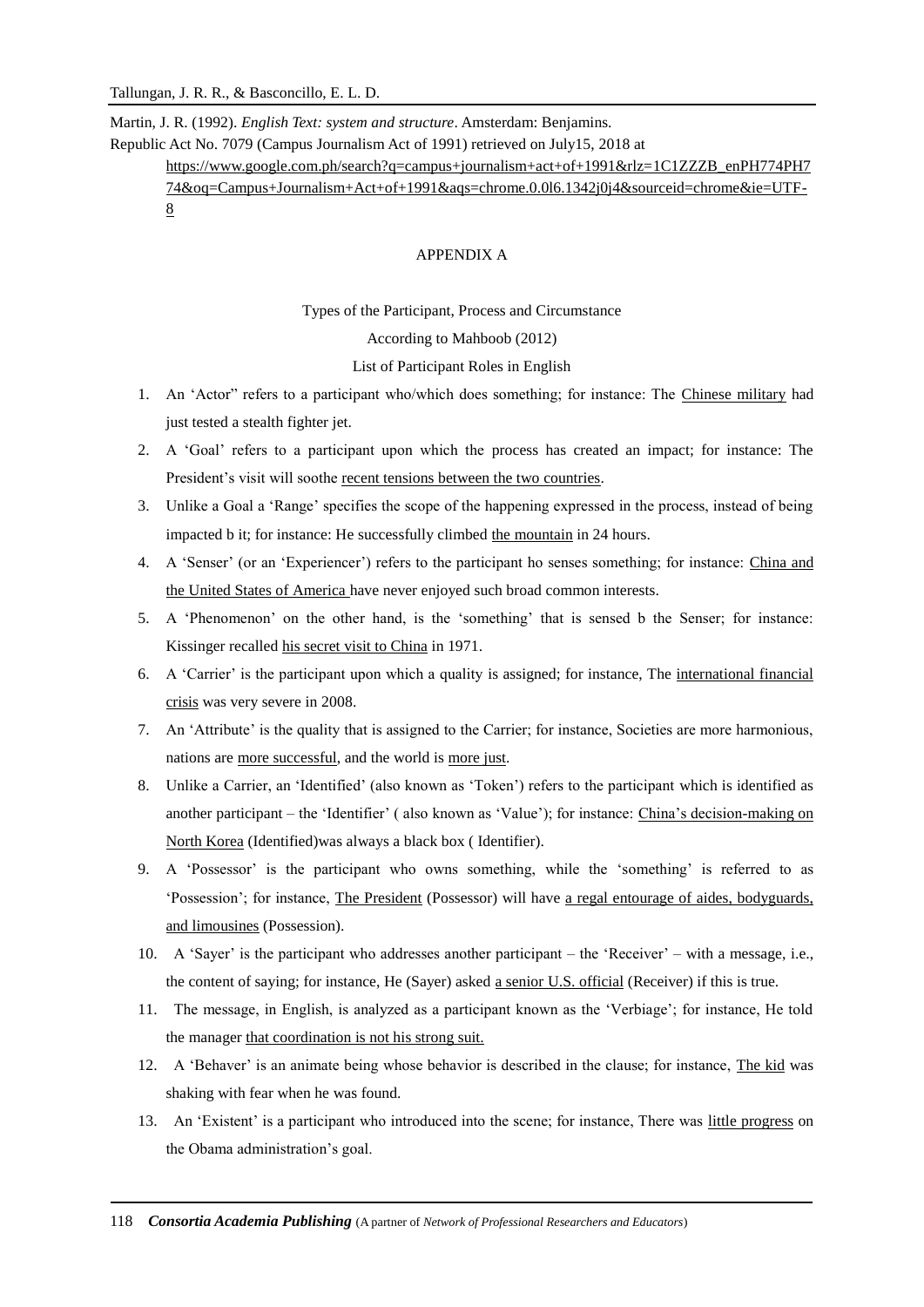# Types of Process

| Process Types     | <b>Essential Participant Roles</b> | Examples                                |  |  |
|-------------------|------------------------------------|-----------------------------------------|--|--|
| Material          |                                    |                                         |  |  |
| Action-transitive | $Actor + Goal$                     | She murdered someone.                   |  |  |
| Action            | Actor + Beneficiary + Goal         | She bought her kid a present.           |  |  |
| ditransitive      | $Actor + Goal + Beneficiency$      | She bought her kid a present.           |  |  |
| Intransitive      | Actor                              | The sugar dissolved in the coffee.      |  |  |
|                   | $\overline{A}ctor + Range$         | She climbed the mountain.               |  |  |
| Behavioral        | Behaver                            | She was laughing wholeheartedly.        |  |  |
| Mental            |                                    | She saw a car.                          |  |  |
| perception        | Senser / Experiencer + Phenomenom  | She liked his music.                    |  |  |
| affection         |                                    | She forgot his name.                    |  |  |
| cognitive         |                                    | She taught it's a beautiful day.        |  |  |
| quoted            |                                    | She taught that it was a beautiful day. |  |  |
| reported          |                                    |                                         |  |  |
| Verbal            | Sayer + Receiver +                 | She told her kid a story.               |  |  |
|                   | Verbiage                           | She told it's a beautiful day.          |  |  |
| quoted            |                                    |                                         |  |  |
| reported          |                                    | She told that it was a beautiful day.   |  |  |
|                   |                                    |                                         |  |  |
| Relational        |                                    |                                         |  |  |
|                   |                                    |                                         |  |  |
| attribute         | $Carrier + Attribute$              | She was pretty smart.                   |  |  |
| identifying       | Identification/Token $+$           | She was the class representative        |  |  |
|                   | Identification/Value               |                                         |  |  |
|                   | Identification/Value +             | The class representative was her.       |  |  |
|                   | Identification/Token               |                                         |  |  |
| possessive        | Possessor + Possession             | She had a dog.                          |  |  |
| circumstantial    | Carrier + Circumstance             | She was at the roof last night.         |  |  |
| Existential       | Existent                           | There was a girl on the roof.           |  |  |